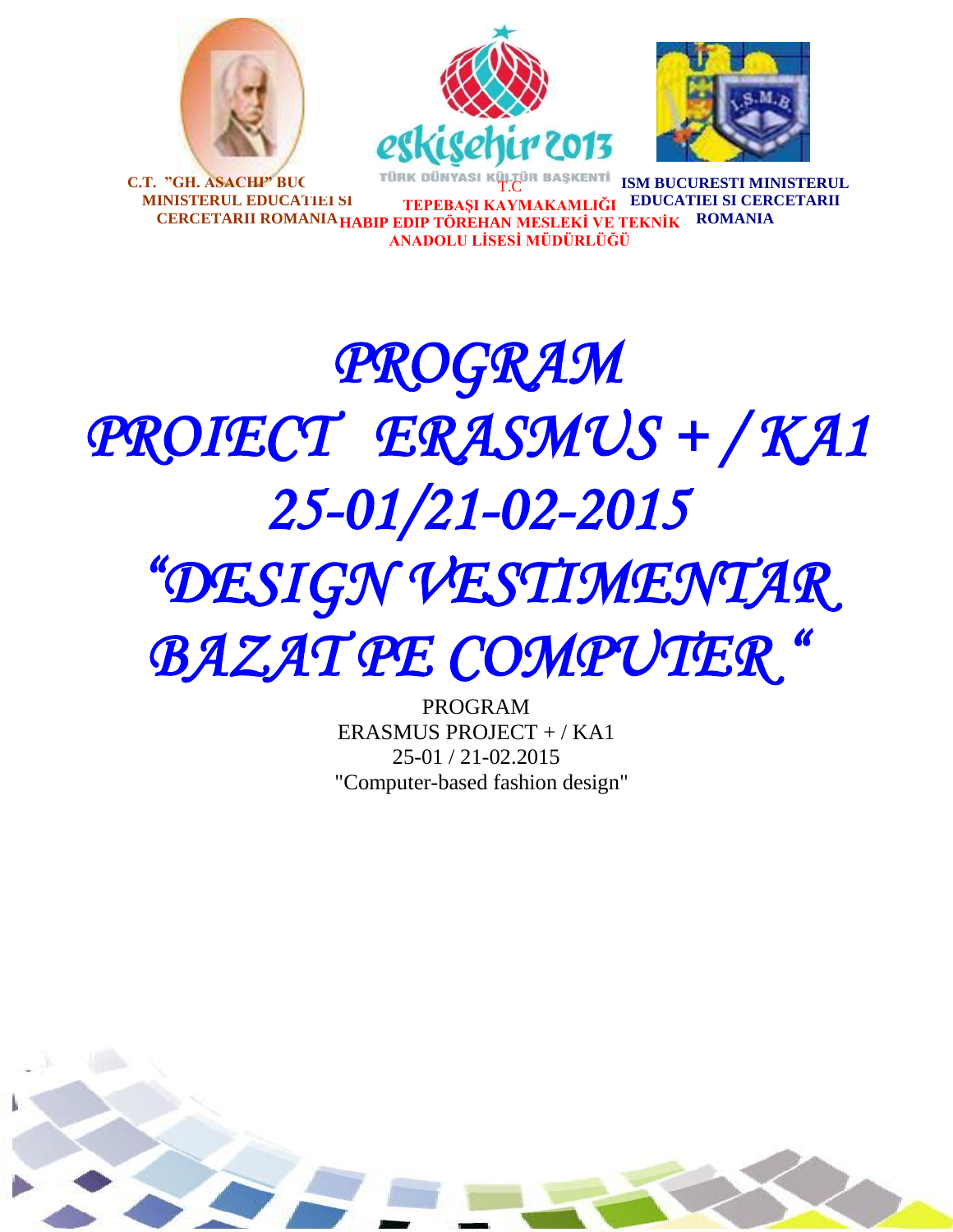# **ziua Data/activitate Responsabil activitate**

**(1) 25-01-2015 Arriveto Bucharest** accommodation at hotel and welcome dinner in Bucharest/Romenia

**(2) 26-01-2015 Meeting scool's director and teeachers** ORA 8:00 -12:00 **Meeting scool's director and teeachers** – Intalnirea de lucru si deschiderea program Conferinta de lansare proiect-Turcia/Romania 13:00-17:00 **Introduce the school and workshop, definition of the regulations**

#### (**3) 27-01-2015 MODEL IDENTIFICATION** - **MODEL IDENTIFICATION** ORA 8:00 -12:00 C.T. "Gh.Asachi"- Bucuresti  **13:00 -17:00 Technical visit FABERROM SA- Bucuresti**

#### **(4) 28-01-2015 MODEL IDENTIFICATION** ORA 8:00 -12:00 **MODEL IDENTIFICATION 10:00 -11:00** PROGRAM AEROBIC-Stay Fit Gym Titulescu **13:00-17:00 Technical visit**

 C.T. "Gh. Asachi"- Bucuresti vizita SCProdin SA Bucuresti vizita Gironde Conf SRL- Bucuresti

#### **(5) 29-01-2015 MODEL IDENTIFICATION** ORA 8:00 - 12:00 MODEL IDENTIFICATION 10:00-11:00 Program sportiv –Volei-Sala de sport –Liceul Teoretic " Mircea Eliade" **13:00 -17:00 Technical visit**

 C.T. "Gh. Asachi"- Bucuresti Vizita LIMAROM 2000SRL

Bucuresti

Osman Nuri ÜNLÜ (Manager) Atila KAYA (Manager) Prof. Bitoaica Doina(Director) Prof. Dr. Ing .Mat. Moisa Vica

Osman Nuri ÜNLÜ (Manager) Atila KAYA (Manager) Ins, Prof. Pisleaga Doina Dir.prof. Bitoaica Doina Prof.Dr. ing.mat. Moisa Vica Prof. Badita Mariana Prof. Capitaneanu Florica Prof. Voicila Monica Prof. Serban Daniel Prof. Toderita Diana

Osman Nuri ÜNLÜ (Manager) Atila KAYA (Manager) Prof. Dr. Ing. Mat. Moisa Vica Prof. Badita Mariana Prof. Toderita Diana

Osman Nuri ÜNLÜ (Manager) Atila KAYA (Manager) Prof.Bitoaica Doina(Director) Prof. Dr. Ing. Mat. Moisa Vica

Osman Nuri ÜNLÜ (Manager) Atila KAYA (Manager) Prof. Dr. Ing. Mat. Moisa Vica Prof.Bitoaica Doina(Director) Prof. Badita Mariana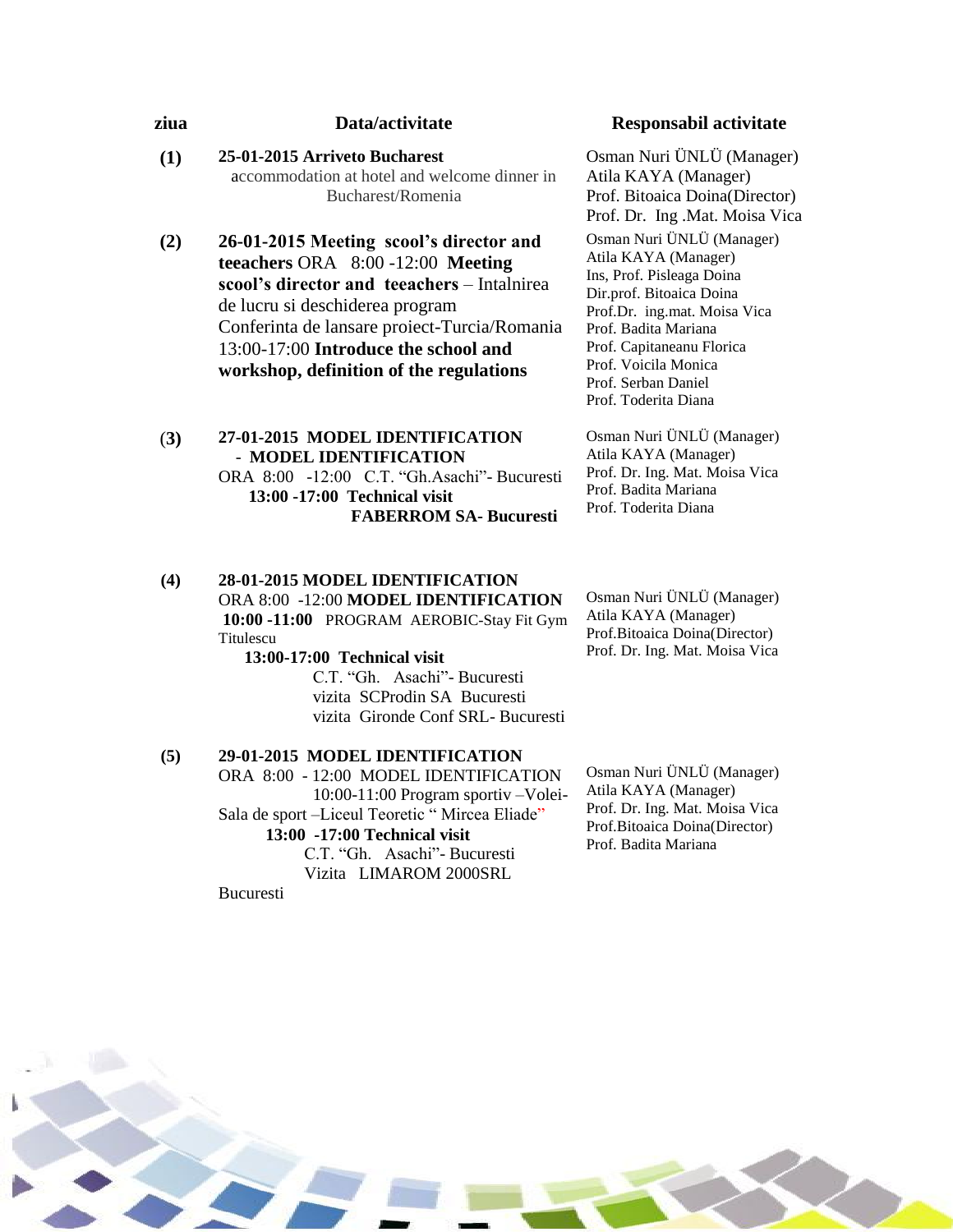#### **(6) 30-01-2015 MODEL IDENTIFICATION**

ORA 8:00 -10:00 **MODEL IDENTIFICATION**

 C.T. "Gh. Asachi"- Bucuresti 13:00 -17:00 **Technical visit** Vizita MONICA SRL Bucuresti

# **(7) 31-01-2015 CULTURAL TRIP**

- 1. Muzeul Național de Geologie
- 2. Muzeul National al Satului "Dimitrie Gusti"
- 3. Plimbare in parcul Herastrau

## **(8) 1-02-2015 CULTURAL TRIP PE URMELE ARTISTILOR POPULARI**

1. Muzeul Național al Ţăranului Roman 2. Muzeul de Istorie Naturală "Grigore Antipa" 3. Plimbare in parcul Kiseleff

# **(9) 2-02-2015 Mold Making**

## **GRUP ANREPRENORIAL SI ACTIUNILE DE ANTREPRENORIAT ALE GRUPULUI** ORA 8:00 -12:00 **Mold Making-C.T."Gh.Asachi"**

**13:00 -17:00 Technical visit** C.T. "Gh. Asachi"- Bucuresti S.C. Mestugareasca "ARTIM"- Bucuresti

#### **(10) 3-02-2015 Mold Making** ORA 8:00 - 12:00 Mold Making- C.T."Gh.Asachi**" 13:00 -17:00 Technical visit**

S.C. Mestugareasca "ARTIM"- Bucuresti

# **(11) 4-02-2015 Mold Making**

 ORA 8:00 -12:00 **Mold Making 10:00 -11:00** PROGRAM AEROBIC  **13:00 – 17:00** Technical visit C.T. "Gh. Asachi"- Bucuresti S.C. Condor - Bucuresti

Osman Nuri ÜNLÜ (Manager) Atila KAYA (Manager) Prof. Dr. Ing. Mat. Moisa Vica Prof. Badita Mariana

Osman Nuri ÜNLÜ (Manager) Atila KAYA (Manager) Prof. Dr. Ing. Mat. Moisa Vica Prof. Badita Mariana Prof. Capitaneanu Florica

Osman Nuri ÜNLÜ (Manager) Atila KAYA (Manager) Prof. Dr. Ing. Mat. Moisa Vica Prof. Badita Mariana

Osman Nuri ÜNLÜ (Manager) Atila KAYA (Manager) Prof. Dr. Ing. Mat. Moisa Vica Prof. Badita Mariana

Osman Nuri ÜNLÜ (Manager) Atila KAYA (Manager) Prof. Dr. Ing. Mat. Moisa Vica Prof. Badita Mariana

Osman Nuri ÜNLÜ (Manager) Atila KAYA (Manager) Prof. Dr. Ing. Mat. Moisa Vica Prof. Badita Mariana

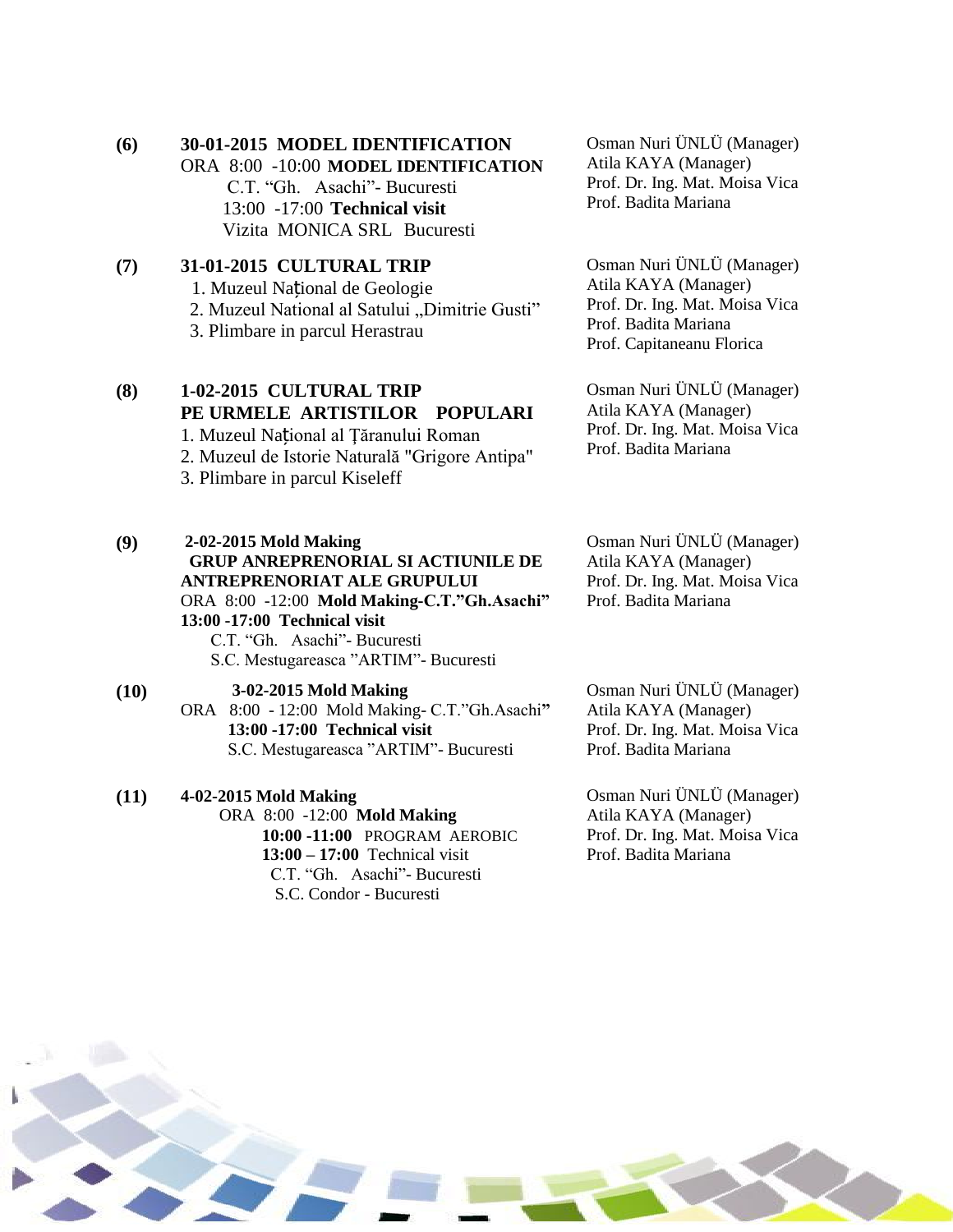| (12) | 5-02-2015 Mold Making<br>ORA 8:00 - 12:00 Mold Making -soft Fashion Design-<br>C.T. "Gh. Asachi" - Bucuresti<br>10:00-11:00 Program sportiv - Volei-Sala de sport -<br>Liceul Teoretic " Mircea Eliade<br>13:00 -17:00 Technical visit                                   | Osman Nuri ÜNLÜ (Manager)<br>Atila KAYA (Manager)<br>Prof. Dr. Ing. Mat. Moisa Vica<br>Prof. Badita Mariana |
|------|--------------------------------------------------------------------------------------------------------------------------------------------------------------------------------------------------------------------------------------------------------------------------|-------------------------------------------------------------------------------------------------------------|
| (13) | S.C.Magnuum S.R.L Bucuresti<br>6-02-2015 Mold Making<br>ORA 8:00 -12:00 Mold Making Mold Making -soft<br>Fashion Design-C.T. "Gh. Asachi"- Bucuresti<br>13:00 -17:00 Technical visit<br>Institutul National de Dezvoltare Cercetare Textile Pielarie<br><b>Bucuresti</b> | Osman Nuri ÜNLÜ (Manager)<br>Atila KAYA (Manager)<br>Prof. Dr. Ing. Mat. Moisa Vica<br>Prof. Badita Mariana |
| (14) | 7-02-2015 CULTURAL TRIP<br>1. Muzeul Curtea Veche - Palatul Voievodal<br>2. Muzeul Național de Istorie a României<br>Plimbare pe Calea Victoriei<br>3. Muzeul Național de Artă al României                                                                               | Osman Nuri ÜNLÜ (Manager)<br>Atila KAYA (Manager)<br>Prof. Dr. Ing. Mat. Moisa Vica<br>Prof. Badita Mariana |
| (15) | 8-02-2015 CULTURAL TRIP<br>1. Muzeul National Tehnic "Dimitrie Leonida"<br>2. Muzeul "Theodor Pallady" (casa Melik)                                                                                                                                                      | Osman Nuri ÜNLÜ (Manager)<br>Atila KAYA (Manager)<br>Prof. Dr. Ing. Mat. Moisa Vica<br>Prof. Badita Mariana |
| (16) | 9-02-2015 Templating patterns<br>8:00 -12:00 Templating patterns -soft Fashion<br>Design-C.T. "Gh. Asachi"- Bucuresti<br>13:00-17:00 Technical visit<br>S.C. Mestugareasca "ARTIM" - Bucuresti                                                                           | Osman Nuri ÜNLÜ (Manager)<br>Atila KAYA (Manager)<br>Prof. Dr. Ing. Mat. Moisa Vica<br>Prof. Badita Mariana |
| (17) | 10-02-2015 Templating patterns<br>8:00 -12:00 Templating patterns-soft Fashion<br>Design-C.T. "Gh. Asachi"- Bucuresti<br>13:00-17:00 Technical visit<br>S.C. Mestugareasca "ARTIM" - Bucuresti                                                                           | Osman Nuri ÜNLÜ (Manager)<br>Atila KAYA (Manager)<br>Prof. Dr. Ing. Mat. Moisa Vica<br>Prof. Badita Mariana |
| (18) | 11-02-2015 Templating patterns<br>8:00 -12:00 Templating patterns-soft Fashion<br>Design-C.T. "Gh. Asachi"- Bucuresti<br>10:00 -11:00 PROGRAM AEROBIC<br>13:00-17:00 Technical visit<br>S.C. Mestugareasca "ARTIM"- Bucuresti                                            | Osman Nuri ÜNLÜ (Manager)<br>Atila KAYA (Manager)<br>Prof. Dr. Ing. Mat. Moisa Vica<br>Prof. Badita Mariana |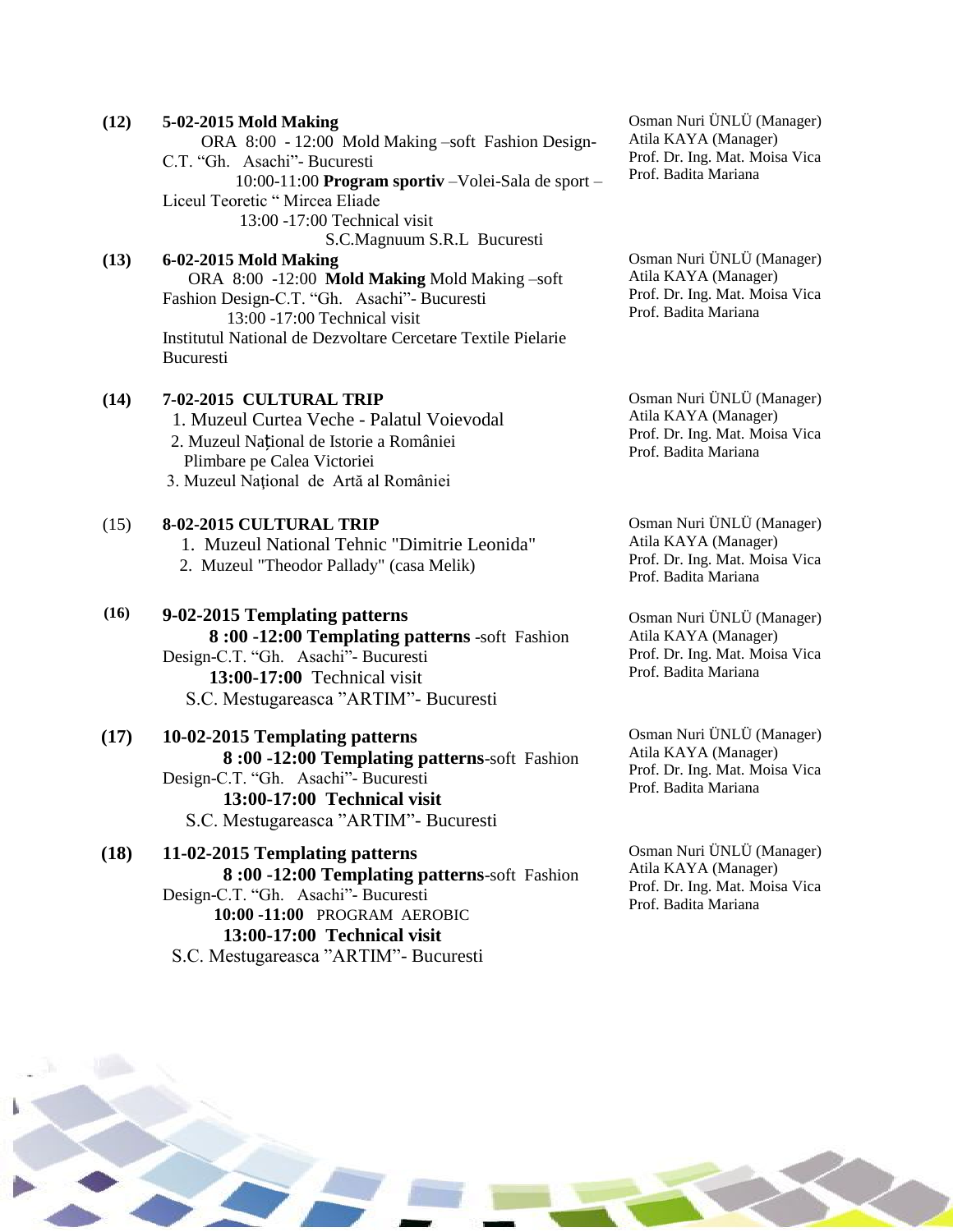| (19) | <b>12-02-2015 MARKER PLAN</b><br>8:00 -12:00 Marker plan C.T. "Gh. Asachi"- Bucuresti<br>10:00-11:00 Program sportiv - Volei-Sala de sport -<br>Liceul Teoretic "Mircea Eliade<br>13:00-17:00 Technical visit | Osman Nuri ÜNLÜ (Manager)<br>Atila KAYA (Manager)<br>Prof. Dr. Ing. Mat. Moisa Vica<br>Prof. Badita Mariana |
|------|---------------------------------------------------------------------------------------------------------------------------------------------------------------------------------------------------------------|-------------------------------------------------------------------------------------------------------------|
| (20) | S.C. Mestugareasca "ARTIM"- Bucuresti<br>13-02-2015 MARKER PLAN<br>8:00 -12:00 Marker plan C.T. "Gh. Asachi" - Bucuresti<br>13:00-17:00 Technical visit<br>S.C. Mestugareasca "ARTIM"- Bucuresti              | Osman Nuri ÜNLÜ (Manager)<br>Atila KAYA (Manager)<br>Prof. Dr. Ing. Mat. Moisa Vica<br>Prof. Badita Mariana |
| (21) | 14-02-2015 CULTURAL TRIP<br>1. Palatul Parlamentului<br>2. Muzeul Municipiului București - Palatul Suțu                                                                                                       | Osman Nuri ÜNLÜ (Manager)<br>Atila KAYA (Manager)<br>Prof. Dr. Ing. Mat. Moisa Vica<br>Prof. Badita Mariana |
| (22) | 15-02-2015 CULTURAL TRIP<br>1. Muzeul National Cotroceni<br>2. Grădina Botanică (PROGRAM: 09-13)                                                                                                              | Osman Nuri ÜNLÜ (Manager)<br>Atila KAYA (Manager)<br>Prof. Dr. Ing. Mat. Moisa Vica<br>Prof. Badita Mariana |
| (23) | 16-02-2015 SAMPLE PLANTING<br>INFOMARKET-Necesitati tehnologice si materiale pentru<br>dezvoltare antreprenoriala -<br>C. T."Gh. Asachi"<br>S. C Mestugareasca" ARTIM"                                        | Osman Nuri ÜNLÜ (Manager)<br>Atila KAYA (Manager)<br>Prof. Dr. Ing. Mat. Moisa Vica<br>Prof. Badita Mariana |
| (24) | 17-02-2015 SAMPLE PLANTING<br>INFOMARKET-Necesitati tehnologice si materiale pentru<br>dezvoltare antreprenoriala<br>C. T."Gh. Asachi"<br>S. C Mestugareasca" ARTIM"                                          | Osman Nuri ÜNLÜ (Manager)<br>Atila KAYA (Manager)<br>Prof. Dr. Ing. Mat. Moisa Vica<br>Prof. Badita Mariana |
| (25) | 18-02-2015 SAMPLE PLANTING<br>INFOMARKET-Necesitati tehnologice si materiale pentru<br>dezvoltare antreprenoriala<br>10:00 -11:00 PROGRAM AEROBIC<br>C. T."Gh. Asachi"<br>S. C Mestugareasca" ARTIM"          | Osman Nuri ÜNLÜ (Manager)<br>Atila KAYA (Manager)<br>Prof. Dr. Ing. Mat. Moisa Vica<br>Prof. Badita Mariana |